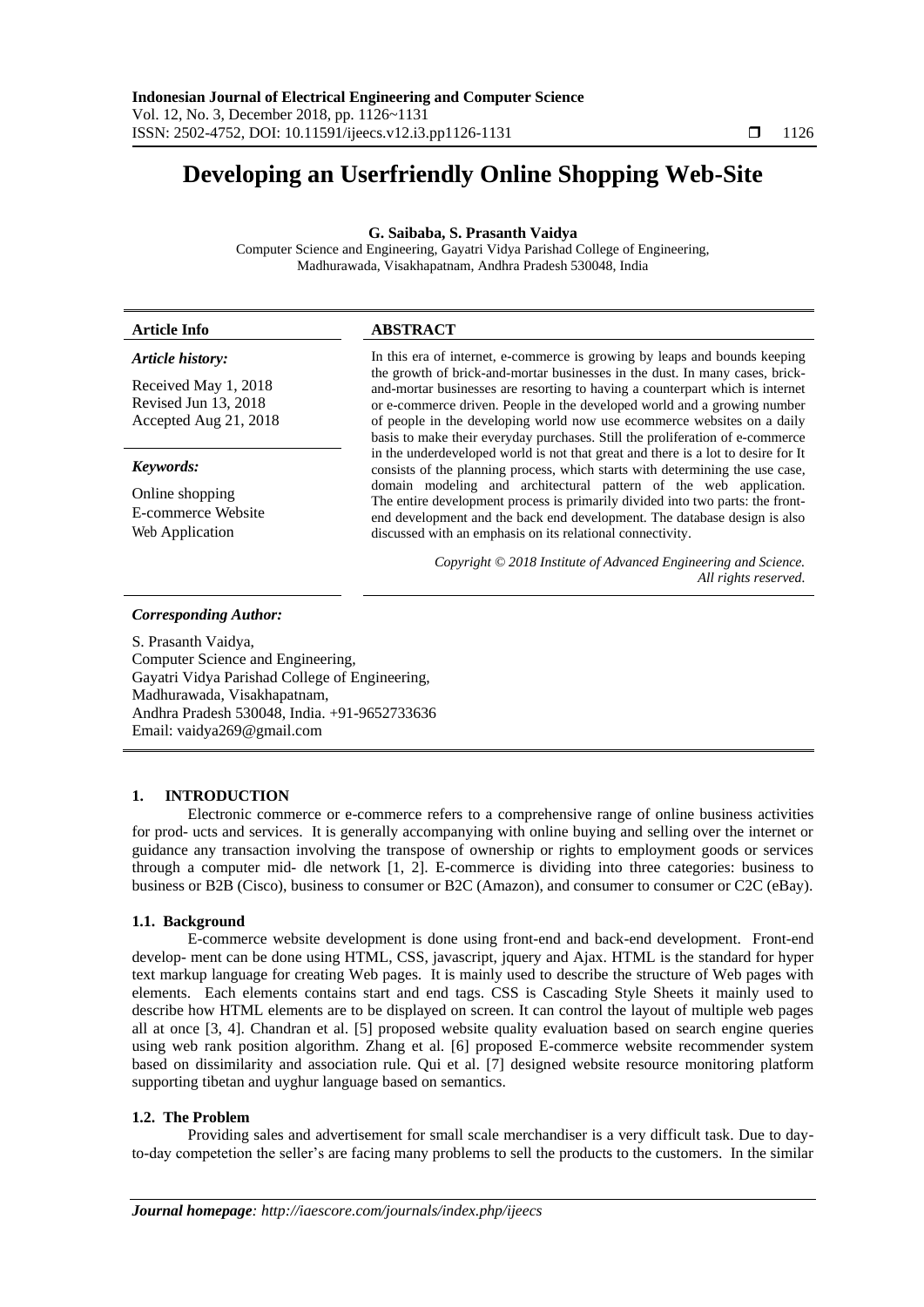way, the customer's required easy shopping facilities and multiple products which are present at the same place.

# **1.3. The proposed solution**

To overcome the difficulties of the sellers and the consumers, e-commerce userfriendly website is designed with a very low budget where the conusumers can select the product and purchase it at their home. Similarly the sellers can provide all the products in a single window.

Model-view-controller is commonly used for developing software that divides an application into three inter- connected parts. The model is the central component of the pattern. It expresses the application's behavior in terms of the problem domain, independent of the user interface. A view can be any output representation of information, such as a chart or a diagram. Multiple views of the same information are possible, such as a bar chart for management and a tabular view for accountants. The third part or section, the controller, accepts input and converts it to commands for the model or view [8].

In addition to dividing the application into three kinds of components, the model-view-controller design defines the interactions between them. The model is responsible for managing the data of the application. It receives user input from the controller. The view means presentation of the model in a particular format. The controller responds to the user input and performs interactions on the data model objects. The controller receives the input, optionally validates it and then passes the input to the model [9].

In the proposed model, setting up a website for business puropose is addressed from both the owner and the consumer point of view. Since the evaluation is based on the owners process i.e., creating a website, understanding consumer requirements and so on. The rest of the paper is is organized as follows. In Section 2, features of the model are discussed. In Section 3, the planning process is discussed. In Section 4, the tools required for developing the model are presented. The working of the given model is presented in Section 5. In Section 6, testing and bug fixing are discussed. Finally, the conclusion is provided in Section 7.

# **2. FEATURES**

An end user can achieve free online registration and can search a specific product of his/her interest. The payment can be done online or through "Cash on delivery" manner. The administrator has the right to add product, update its cost or cancel any product. Customers can update their personal inforamtion any time. After logging into the system, the customers can order the required product. In this ecommerce website, products are organized based on categories. Whenever a customer purchases a product, it automatically subtracts the count from the inventory system  $\&$  if the quantity of the product is less than five, notification will be sent to the admin and supplier [10].

# **3. THE PLANNING PROCESS**

The goal is to disentangle a web application that would be attractive enough, have a professional look and user favorable. So that, people of all period groups would be its end users which begin with subdividing the whole task and setting milestones. The entire planning process is discussed here.

# **3.1. Defining Use Case Models**

Writing use cases or stories of using a system is an excellent technique to explain and describe requirements. An end user with internet browsing facility can register into the site. By signing in, they can find all the products provided; users can find the products using the search option. Items to be purchased are added into the shopping cart. By providing payment type, the order will be completed bygenerating e-bill. The following are the primary requirements

- 1) A registration page
- 2) Search option
- 3) Shopping cart
- 4) Admin page
- 5) Payment page and so on.

# **3.2. Domain Modeling**

The proposed web application model is developed using Object Oriented Programming (OOP) which em- phasizes on finding and describing the objects.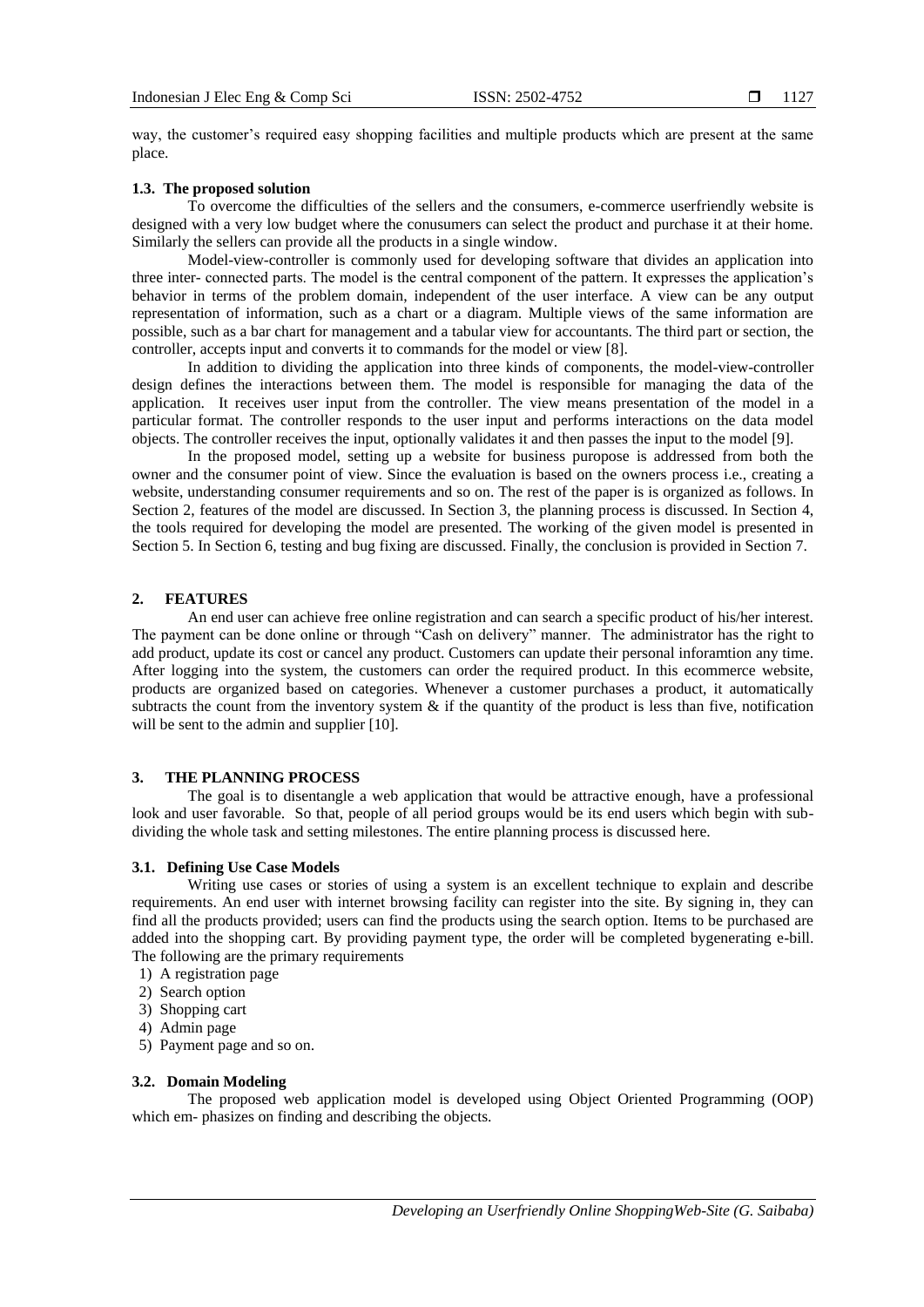#### **3.3. Architectural Pattern**

The Proposed application has been improved using standard "Model-View-Controller" pattern. Model view controller (MVC) is an application architectural pattern for implementing user interfaces. MVC is an open source web development framework that provides support to build the application using PHP with MVC pattern. It can only pass information from the view and updated information to the view. Finally, the model can only access to mysql database where it updates login information, registration pages, prices and products entered by the admin or the user. The model, view and controller of the application is shown in Figure 1 with user view and admin view consisting of login, header, footer and so on, model consisting of login, product, category and so on and controller for both admin and user to manipulate and update user and admin view with the help of the model.



Figure 1. Diagram of Model, View and Controller of the application

# **4. DEVELOPMENT TOOLS**

The entire development process has been sub-divided into front-end and back-end development. The front- end development consists of visually visible on the application, such as home page, admin panel, contact page, shop- ping cart page and so on. The back-end development contains my-sql-database and its interaction with front-end pages.

#### **4.1. Front-End Development**

Front-end development mainly using HTML, CSS, Java Script, JQuery and Ajax.

#### **4.1.1. Hypertext Mark-up Language (HTML)**

HTML is the standard for hyper text markup language for creating Web pages. It is mainly used to describe the structure of Web pages. The document contains two section first section is header section and second is body section [11]. The header sections contain cascading style sheets and javascript files. The body section contains visible part of the web applications with elements (start and end tags) [12, 13].

## **4.1.2. Cascading Style Sheets (CSS)**

CSS is Cascading Style Sheets it mainly used to describe how HTML elements are to be displayed on screen [14]. CSS is a style sheet language used for describing the look and formatting a document written in a mark- up language. These CSS files are linked with the class files with .php extensions to put the panels in order, the text with correct font, size and colour. CSS can control the layout of multiple web pages all at once [15].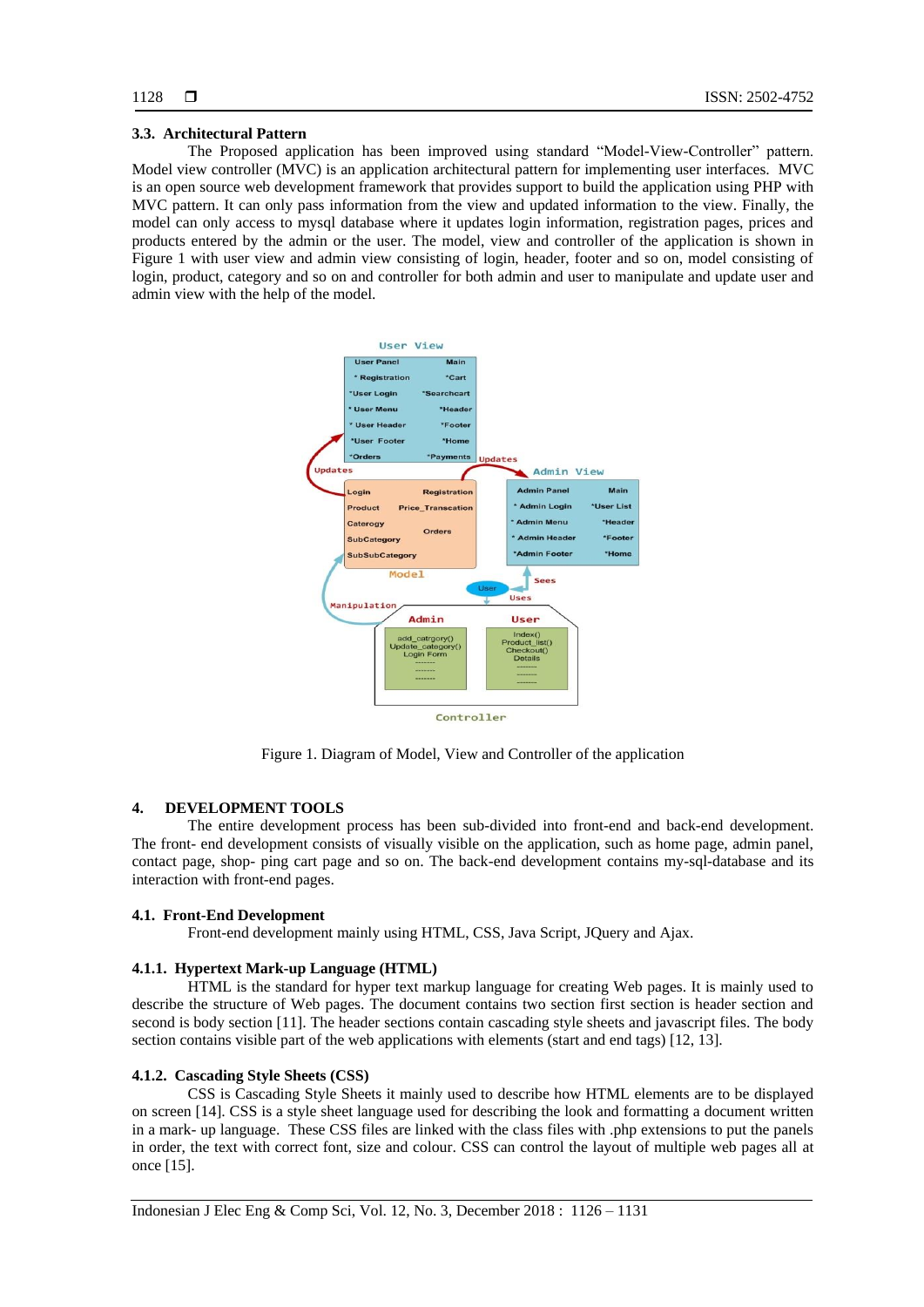# **4.1.3. Java Script, JQuery & Ajax**

Java Script is a client side scripting language, most commonly used as part of web browsers. It's implementations allow client side scripts to interact with the user, control the browser, communicate asynchronously and alter the document content that is displayed. JavaScript is scripting languages it mainly used to makes HTML pages more dynamic and interactive. JQuery is a JavaScript Library. The purpose of JQuery is to make it much easier to use JavaScript on the website [16, 17]. JQuery takes a lot of common tasks that require many lines of JavaScript code to accomplish, and wraps them into methods that can call with a single line of code. JQuery also simplifies a lot of the complicated things from JavaScript, like AJAX calls and DOM manipulation. AJAX is Asynchronous JavaScript and XML, AJAX allows to send and receive data asynchronously without reloading the web page [18].

# **4.2. Backend Development**

Database Management System (DBMS) provides support for back-end development. DBMS is essentially software to create the database to add, drop, alter and update tables [19]. Back-end development uses PHP with mysql. PHP is hyper text preprocess which is mainly used to create dynamic webpage. PHP can create, open, read, write, delete, and close files on the server which contains text, HTML, CSS and PHP Code [20, 21].

#### **4.3. Database Design**

One of the most important and challenging task is database design. The information passed by the users while registering in the application is stored in the mysql database. The items with their identification, description and image are stored in the database. Tables in the proposed application database are: registration, userlogin, admin login, category, subcategory, subsubcategory, items, wishlist, orders, logs and so on. The formation of three tables are shown in the Figure 2. The table entitled "product" has the attributes namely: producti d, productr ate, categoryi d, description and status where producti d is the primary key for this table i.e., each product will have a unique identity. The attribute categoryi d plays as a foreign key for this table i.e. this foreign key creates a link with table category having two attributes: categoryi d and categoryn ame. When a customer registers in the website, information will be stored in the customer table with the attributes name, customeri d, producti d, quantity and email. Again customeri dis the unique key for this table and producti d is the foreign key to link with the product table.



Figure 2. Table of product, category, subcategory, subsubcategory and customer database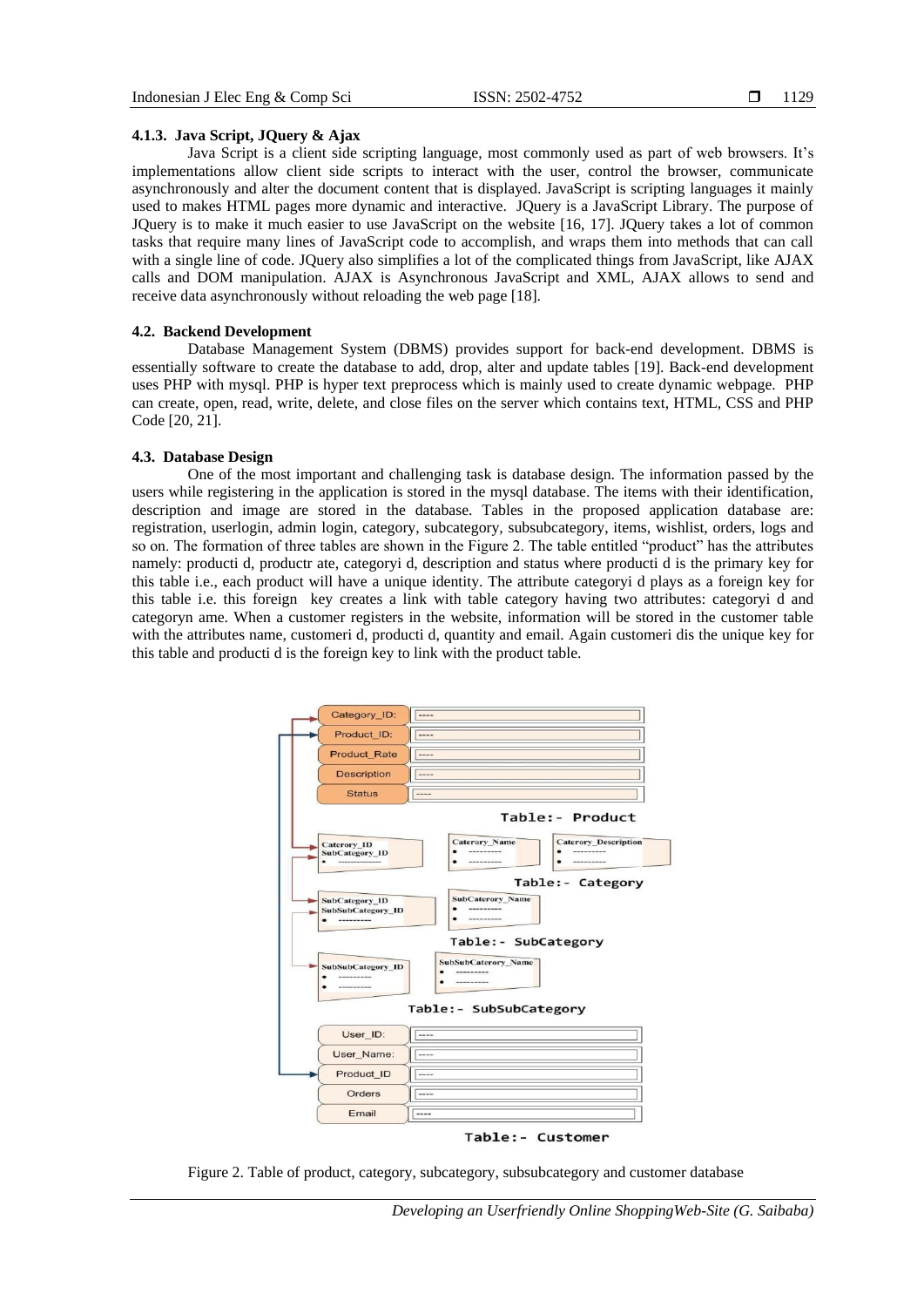## **5. HOW THE WEB APPLICATION WORKS**

The proposed web application comprises of dynamic web pages which has been created for both client and server side scripts. A dynamic web page is a web page that is generated by a server-side program or script. For the testing purpose website is hosted on local hosts i.e., personal computers. Browser like Google Chrome, Mozilla Firefox or Safari support this program. The browser makes a Hypertext Transfer Protocol (HTTP) request to the web server for a specific dynamic web page, the web server then looks up the extension of the requested file to find out which application server should process the request. When the application server receives a request, it runs the specified script. Often, this script uses the data that it gets from the web browser to get the appropriate data from a database server. This script can also store the data that it receives in the database. When the application server finishes processing the data, it generates the HTML for a web page and returns to the web server. Then, the web server returns the HTML to the web browser as part of an HTTP response

# **6. TESTING AND BUG FIX**

Testing technique included the process of executing the application with the intent of finding bugs (errors or other defects). It involved execution of the most important application components to evaluate the properties of interest. Among the several testing methods White-box testing was preferred. White-box testing also known as clear box testing, tests internal structures or workings of a program, as opposed to the functionality exposed to the end user. In white box testing an internal perspective of the system as well as programming skills are used to design test cases. The tester chooses inputs to exercise paths through the code and determine the appropriate outputs. This is analogous to testing nodes in a circuit. Based on the above test, it can stated that the proposed web application is perfectly working. There were few bugs later fixed and now it is a full functioning website. To ensured the security issues, cryptographic hash functions like SHA-2 is used during the implementation of the functions where the application asks the user for a password.

## **7. CONCLUSION**

E-Commerce has traversed the life styles entirely by providing easy purchasing options without going out. The seller can readily start online business with the help of e-commerce application development and web development solutions. It is one of the cheapest means of doing business by providing promotions to products and services with less cost without time barriers. An interactive, user friendl and secured website is generated for online shopping.

## **REFERENCES**

- [1] M. Niranjanamurthy, N. Kavyashree, S. Jagannath, and D. Chahar, "Analysis of e-commerce and m-commerce: advantages, limitations and security issues," International Journal of Advanced Research in Computer and Communication Engineering, vol. 2, no. 6, 2013.
- [2] A. Sivaji, A. G. Downe, M. F. Mazlan, S.-T. Soo, and A. Abdullah, "Importance of incorporating fundamental usability with social & trust elements for e-commerce website," in Business, Engineering and Industrial Applications (ICBEIA), 2011 International Conference on. IEEE, 2011, pp. 221–226.
- [3] S. Gupta, "Online shopping cart application," 2013.
- [4] M. C. Buzzi, M. Buzzi, B. Leporini, and F. Akhter, "User trust in ecommerce services: perception via screen reader," in New Trends in Information and Service Science, 2009. NISS'09. International Conference on. IEEE, 2009, pp. 1166–1171.
- [5] M. Chandran et al., "Website quality evaluation based on search engine queries using web rank position algorithm (wrpa)," Indonesian Journal of Electrical Engineering and Computer Science, vol. 4, no. 1, pp. 224–230, 2016.
- [6] L. Zhang, S. Yang, and M. Zhang, "E-commerce website recommender system based on dissimilarity and association rule," Indonesian Journal of Electrical Engineering and Computer Science, vol. 12, no. 1, pp. 353–360, 2014.
- [7] L. Qiu, "Website resource monitoring platform supporting tibetan and uyghur language based on semantics," Indonesian Journal of Electrical Engineering and Computer Science, vol. 11, no. 8, pp. 4766–4773, 2013.
- [8] V. Pujani, "Use of ecommerce websites in developing countries," World Academy of Science, Engineering and Technology, vol. 78, pp. 790–795, 2011.
- [9] S. Sharma, "Internet marketing: The backbone of ecommerce," International Journal of Emerging Research in Management &Technology, vol. 4, no. 12, pp. 200–202, 2015.
- [10] A. B. Mathew, R. Ravi, S. Mohan, and T. Ramakrishnan, "E-commerce online purchasing based on comparison."
- [11] S. Gupta, G. Kaiser, D. Neistadt, and P. Grimm, "Dom-based content extraction of html documents," in Proceedings of the 12th international conference on World Wide Web. ACM, 2003, pp. 207–214.
- [12] C. Musciano, B. Kennedy et al., HTML, the definitive Guide. O'Reilly & Associates, 1996.